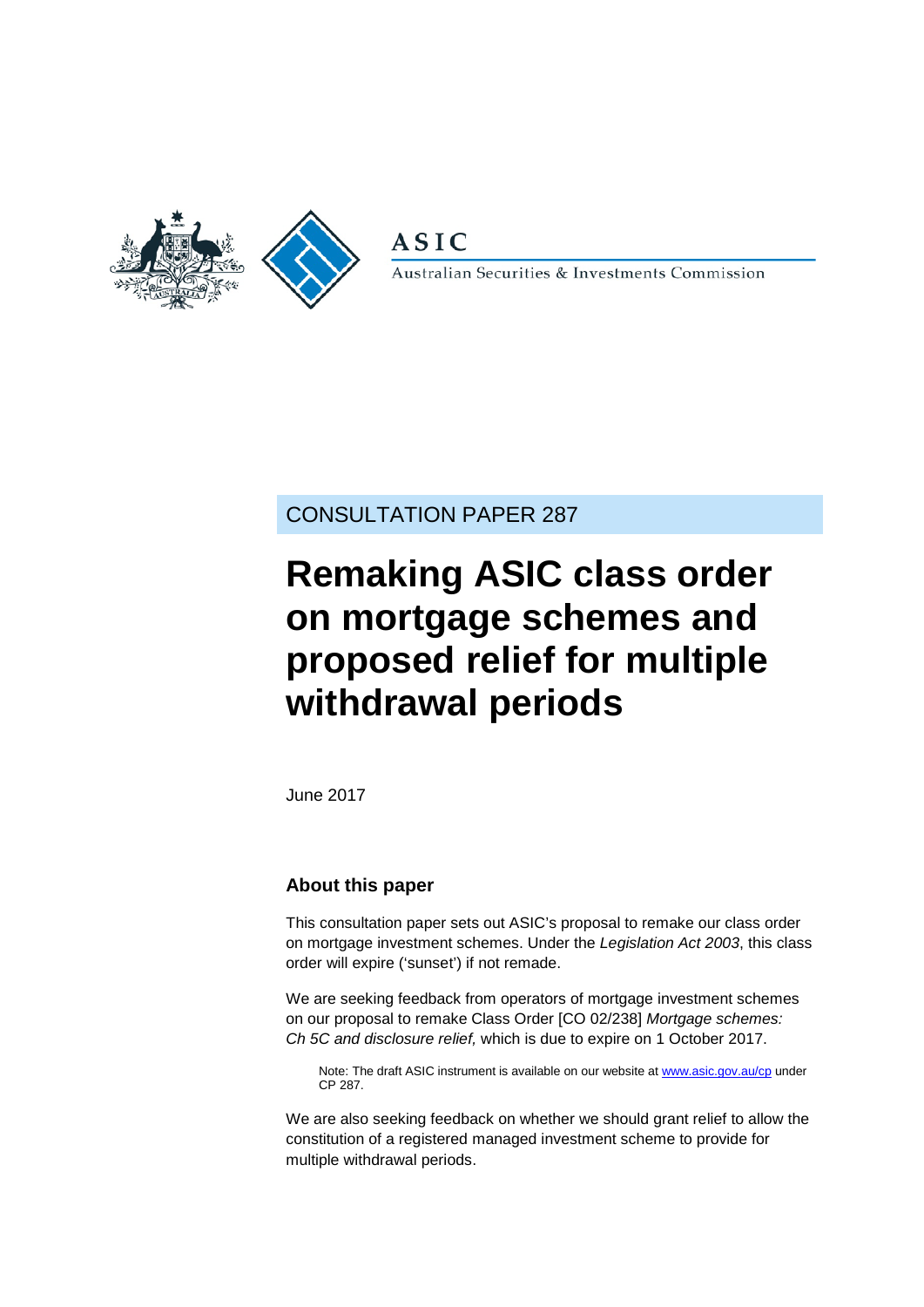#### **About ASIC regulatory documents**

In administering legislation ASIC issues the following types of regulatory documents.

**Consultation papers**: seek feedback from stakeholders on matters ASIC is considering, such as proposed relief or proposed regulatory guidance.

**Regulatory guides**: give guidance to regulated entities by:

- explaining when and how ASIC will exercise specific powers under legislation (primarily the Corporations Act)
- explaining how ASIC interprets the law
- describing the principles underlying ASIC's approach
- giving practical guidance (e.g. describing the steps of a process such as applying for a licence or giving practical examples of how regulated entities may decide to meet their obligations).

**Information sheets**: provide concise guidance on a specific process or compliance issue or an overview of detailed guidance.

**Reports**: describe ASIC compliance or relief activity or the results of a research project.

#### **Document history**

This paper was issued on 22 June 2017 and is based on the Corporations Act as at the date of issue.

#### **Disclaimer**

The proposals, explanations and examples in this paper do not constitute legal advice. They are also at a preliminary stage only. Our conclusions and views may change as a result of the comments we receive or as other circumstances change.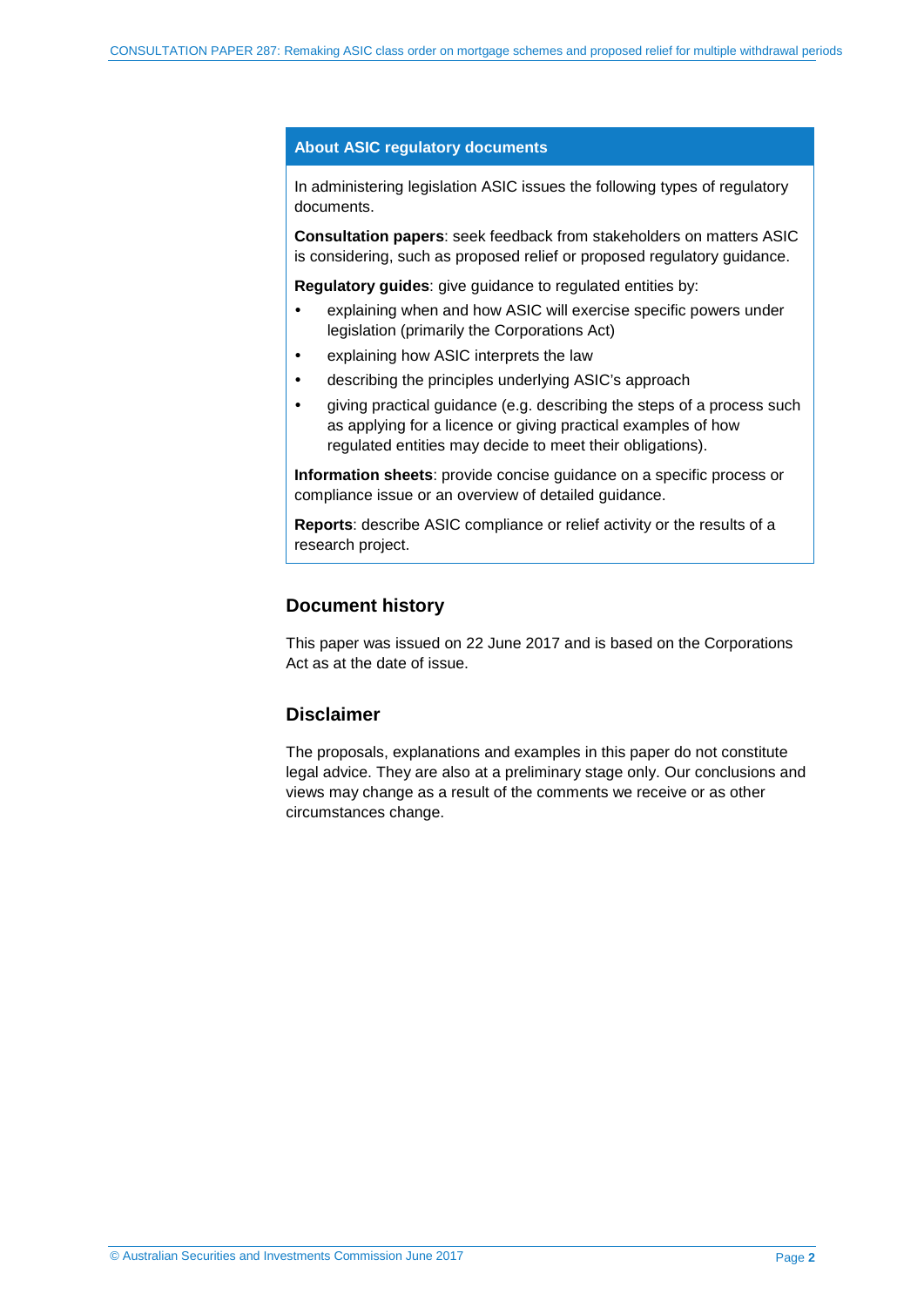## **Contents**

| A |                                                                |  |
|---|----------------------------------------------------------------|--|
|   |                                                                |  |
| в | Class Order [CO 02/238] Mortgage schemes: Ch 5C and disclosure |  |
| C |                                                                |  |
|   |                                                                |  |
| D |                                                                |  |
|   |                                                                |  |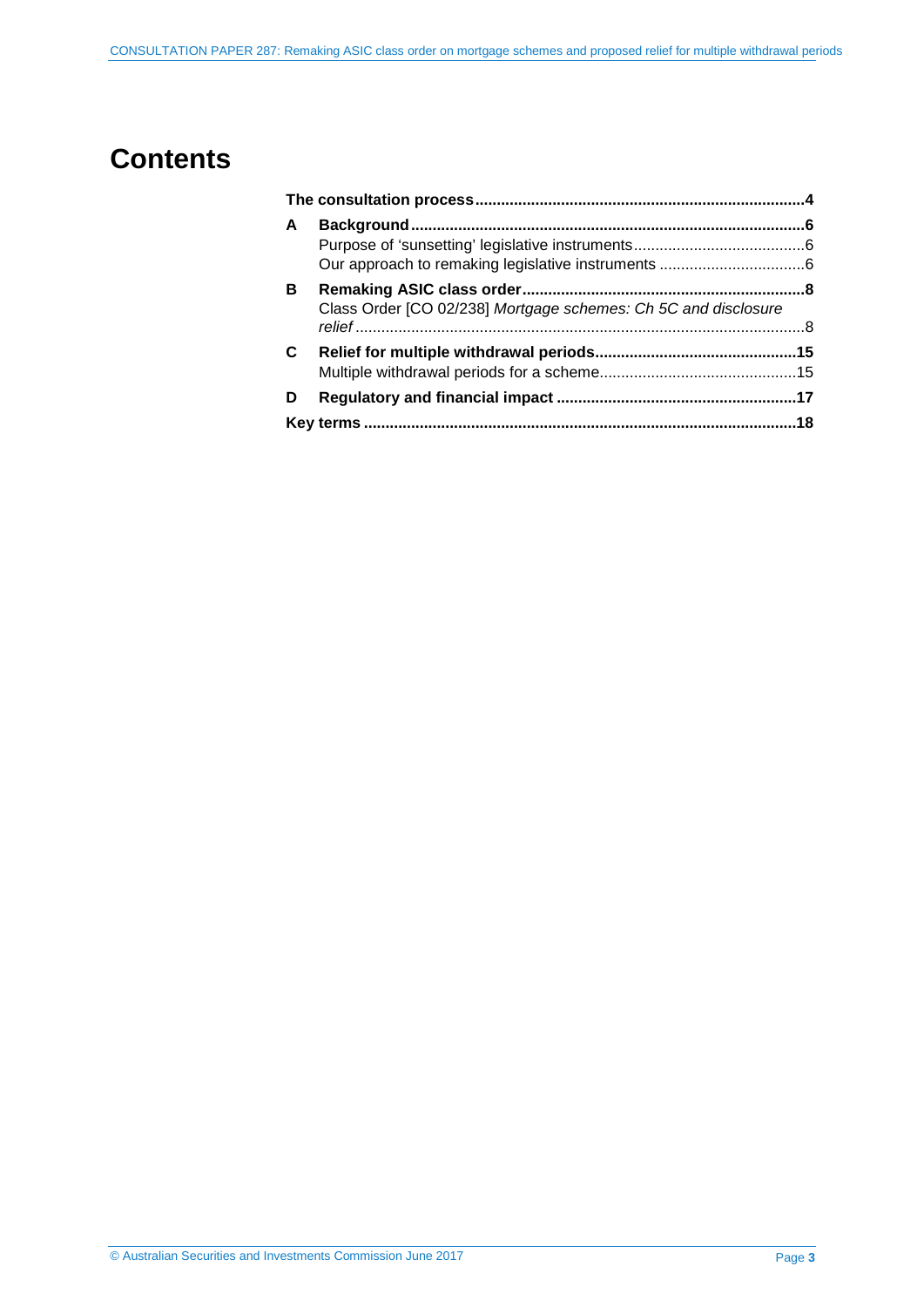## <span id="page-3-0"></span>**The consultation process**

You are invited to comment on the proposals in this paper, which are only an indication of the approach we may take and are not our final policy.

As well as responding to the specific proposals and questions, we also ask you to describe any alternative approaches you think would achieve our objectives.

We are keen to fully understand and assess the financial and other impacts of our proposals and any alternative approaches. Therefore, we ask you to comment on:

- the likely compliance costs;
- the likely effect on competition; and
- other impacts, costs and benefits.

Where possible, we are seeking both quantitative and qualitative information.

We are also keen to hear from you on any other issues you consider important.

Your comments will help us develop our policy on certain mortgage investment schemes and in relation to relief for multiple scheme withdrawal periods. In particular, any information about compliance costs, impacts on competition and other impacts, costs and benefits will be taken into account if we prepare a Regulation Impact Statement: see Section [D,](#page-16-0) 'Regulatory and financial impact'.

#### **Making a submission**

You may choose to remain anonymous or use an alias when making a submission. However, if you do remain anonymous we will not be able to contact you to discuss your submission should we need to.

Please note we will not treat your submission as confidential unless you specifically request that we treat the whole or part of it (such as any personal or financial information) as confidential.

Please refer to our privacy policy at [www.asic.gov.au/privacy](http://www.asic.gov.au/privacy) for more information about how we handle personal information, your rights to seek access to and correct personal information, and your right to complain about breaches of privacy by ASIC.

Comments should be sent by 4 August 2017 to:

Mai Go Lawyer, Investment Managers and Superannuation Australian Securities and Investments Commission Level 7, 120 Collins Street Melbourne VIC 3000 email: [mai.go@asic.gov.au](mailto:mai.go@asic.gov.au)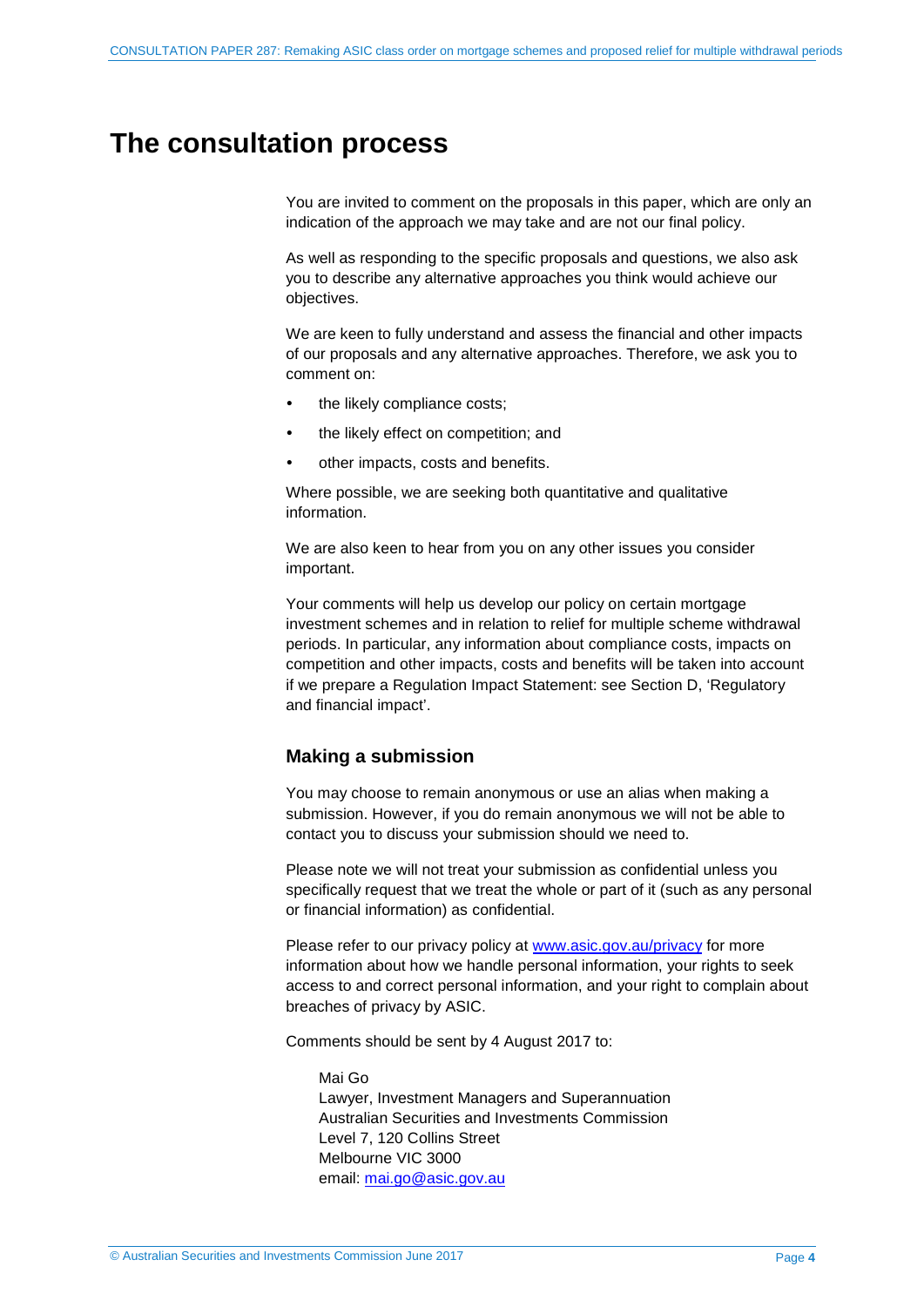### **What will happen next?**

| Stage 1 | 22 June 2017      | ASIC consultation paper released       |
|---------|-------------------|----------------------------------------|
| Stage 2 | 4 August 2017     | Comments due on the consultation paper |
| Stage 3 | By 1 October 2017 | Commencement of remade instrument      |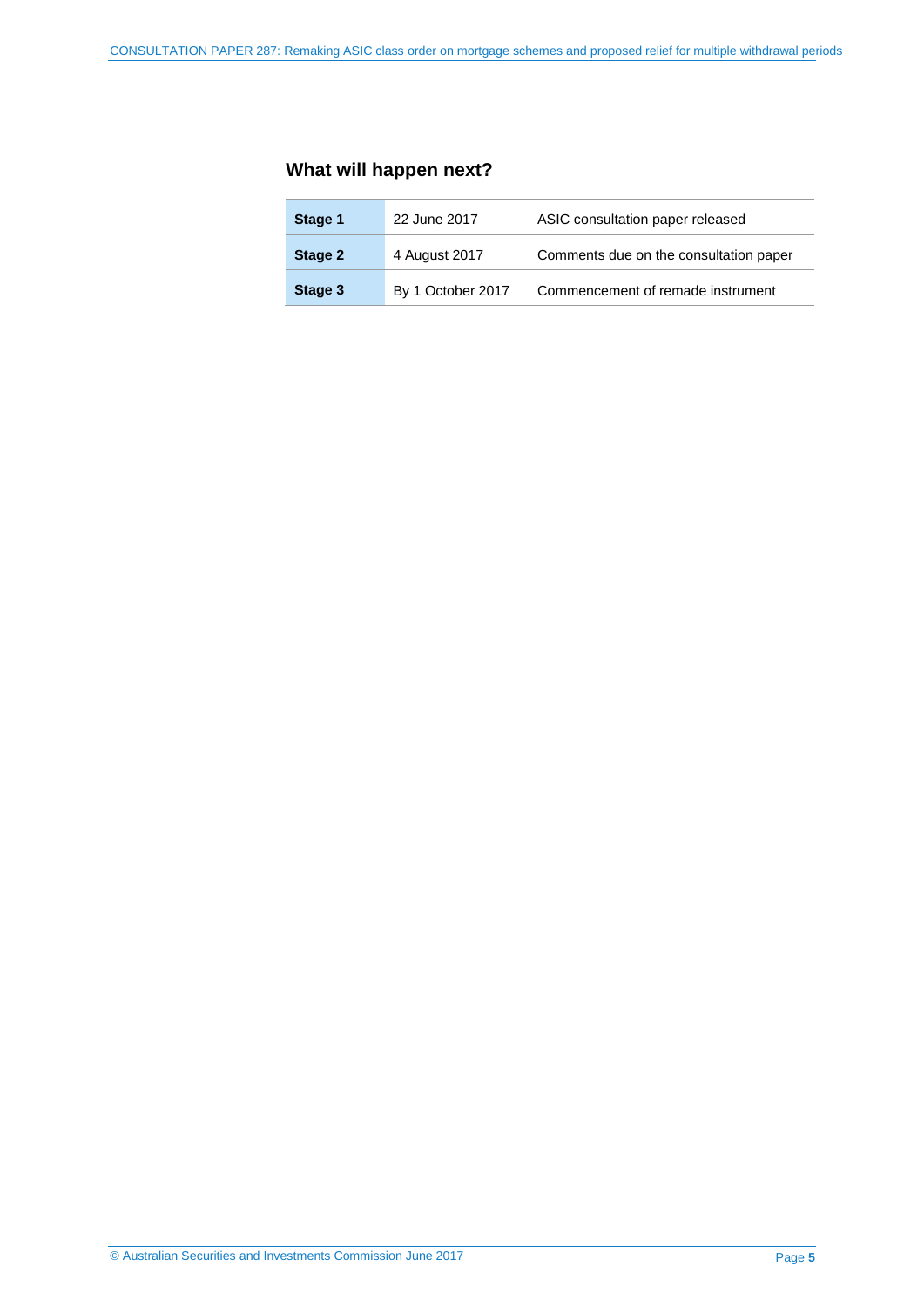## <span id="page-5-0"></span>**A Background**

#### **Key points**

Legislative instruments, such as class orders, are repealed automatically, or 'sunset', after 10 years, unless action is taken to exempt or preserve them. We will consult on all sunsetting legislative instruments that have more than a minor or machinery regulatory impact.

### <span id="page-5-1"></span>**Purpose of 'sunsetting' legislative instruments**

- 1 Under the *Legislation Act 2003*, legislative instruments cease automatically, or 'sunset', after 10 years, unless action is taken to exempt or preserve them. Section 50(1) repeals a legislative instrument on either 1 April or 1 October—whichever date occurs first on or after the 10th anniversary of its registration on the Federal Register of Legislation (FRL). Repeal does not undo the past effect of the instrument.
- 2 To preserve its effect, a legislative instrument, such as a class order, must be remade before the sunset date. The purpose of sunsetting is to ensure that instruments are kept up to date and only remain in force while they are fit for purpose.

### <span id="page-5-2"></span>**Our approach to remaking legislative instruments**

3 If it is necessary to remake a legislative instrument, our focus is on making it clear and user friendly. We will also, where possible, simplify and rationalise its content and conditions. For example, we will remove or reduce an obligation or burden in a legislative instrument if we are able to do so without undermining ASIC's priorities of promoting investor and consumer trust and confidence and ensuring fair and efficient markets.

- 4 We will consult affected stakeholders on all ASIC legislative instruments that have more than a minor or machinery regulatory impact, and are subject to sunsetting, to ensure:
	- (a) we are able to carefully consider the continuing regulatory and financial impact of the instrument; and
	- (b) the instrument retains its effectiveness in addressing an identified issue or problem.
- 5 Generally, a Regulation Impact Statement (RIS) is required for new and amended policy that has a significant regulatory impact: see the **Australian** [Government Guide to Regulation.](https://www.cuttingredtape.gov.au/handbook/australian-government-guide-regulation) We will review, including public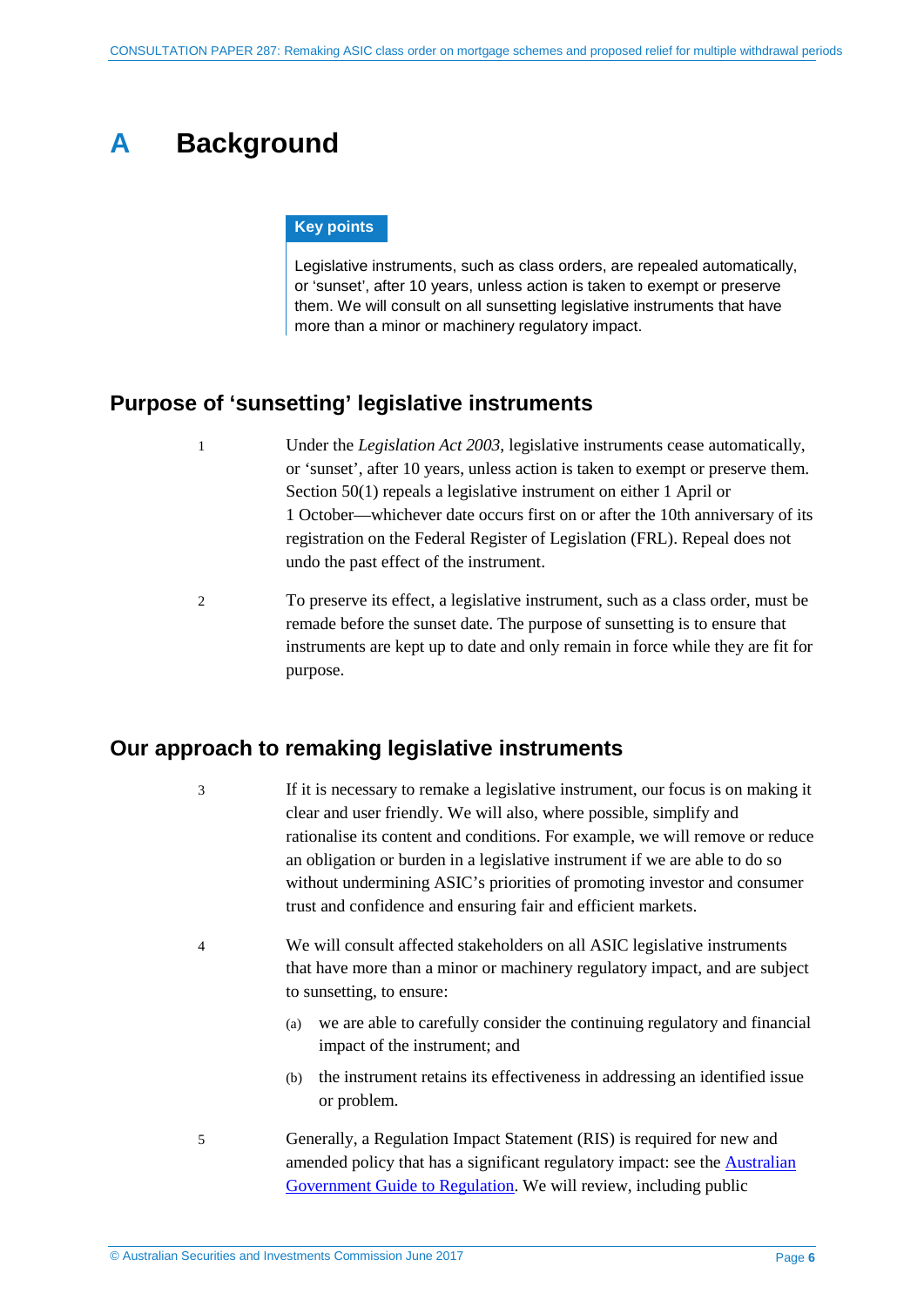consultation, all class orders that have a significant regulatory impact before the scheduled sunset date. Where our review finds that a class order is not operating effectively and efficiently, we will prepare a RIS to assess any proposed changes to the class order that are not minor and machinery. Where the class order is operating effectively and efficiently, we will remake the instrument without substantive changes.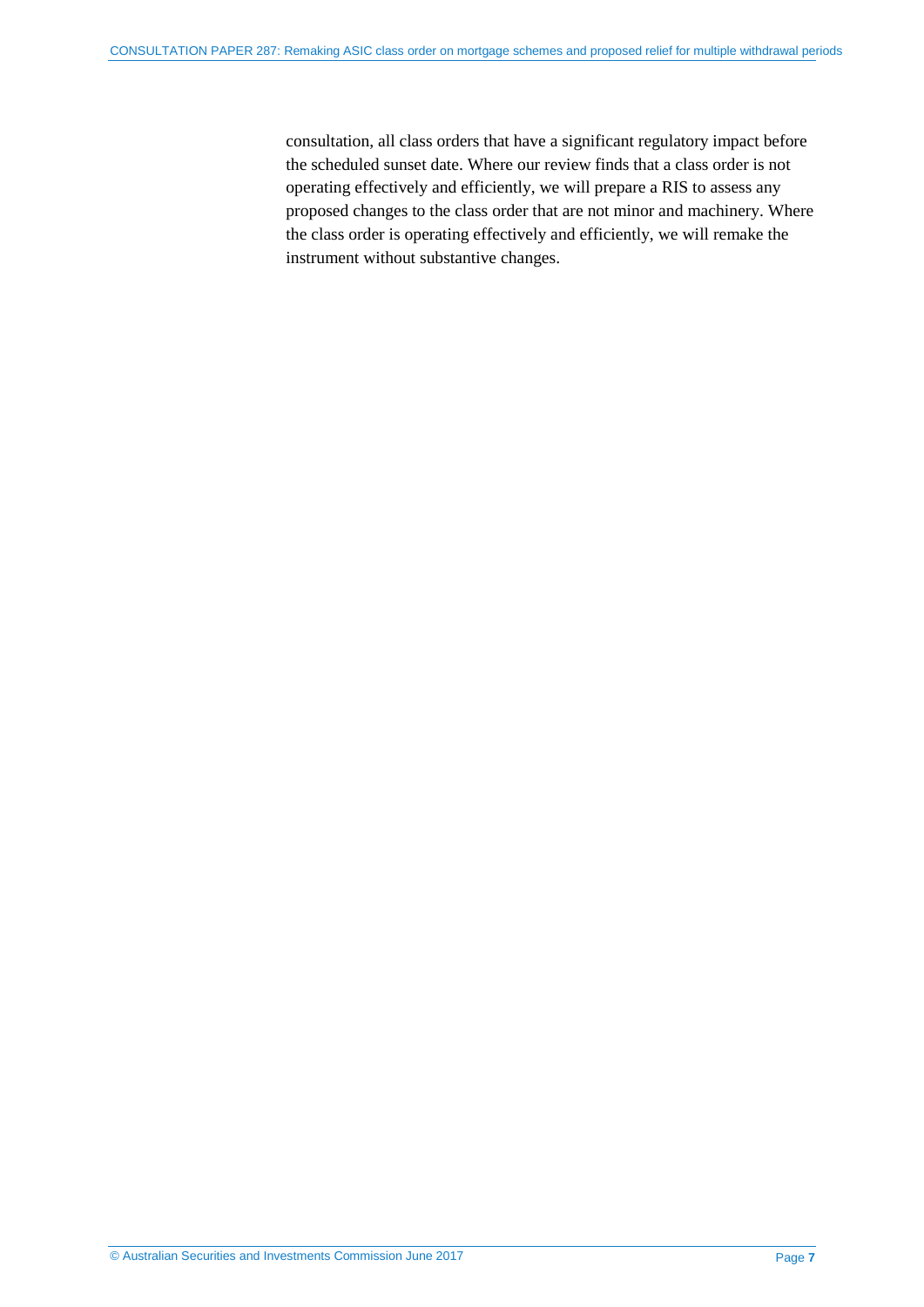## <span id="page-7-0"></span>**B Remaking ASIC class order**

#### **Key points**

We are proposing to remake Class Order [CO 02/238] *Mortgage schemes: Ch 5C and disclosure relief*, which sunsets on 1 October 2017.

We have formed the preliminary view that most sections of relief in the class order are operating effectively and efficiently, and continue to form a useful part of the legislative framework. We are proposing to not remake one section of relief because we consider it is no longer necessary. We seek your feedback on these proposals.

The class order has been redrafted using ASIC's current style and format, while largely preserving the current effect of the instrument (except for the section of relief that we are proposing will not be remade). The draft ASIC instrument, which reflects the amendments proposed in this paper, is available on our website at [www.asic.gov.au/cp](http://www.asic.gov.au/regulatory-resources/find-a-document/consultation-papers/) under CP 287.

### <span id="page-7-1"></span>**Class Order [CO 02/238]** *Mortgage schemes: Ch 5C and disclosure relief*

#### **Background**

6 [CO 02/238] provides five separate forms of relief in relation to mortgage investment schemes:

- (a) registration, Australian financial services (AFS) licensing and disclosure relief for small-scale schemes with no more than 20 members (see paragraphs [7–](#page-7-2)[9\)](#page-8-0);
- (b) registration relief in relation to individual mortgages in a scheme (see paragraphs [10–](#page-8-1)[12\)](#page-8-2);
- (c) registration relief for small 'industry-supervised' schemes (see paragraphs [13–](#page-8-3)[15\)](#page-9-0);
- (d) transitional registration relief for 'run-out' schemes (see paragraphs [16–](#page-9-1)[17\)](#page-9-2); and
- (e) withdrawal relief for individual mortgages in a scheme (see paragraphs [18–](#page-9-3)[20\)](#page-10-0).

#### **Schemes with no more than 20 members**

<span id="page-7-2"></span>

7 Section 2 of [CO 02/238] exempts operators of certain small-scale mortgage investment schemes with no more than 20 members from the requirements under the *Corporations Act 2001* (Corporations Act) to register a scheme, hold an AFS licence, or give Product Disclosure Statement (PDS) disclosure. Section 2 also provides related relief to persons other than the operator.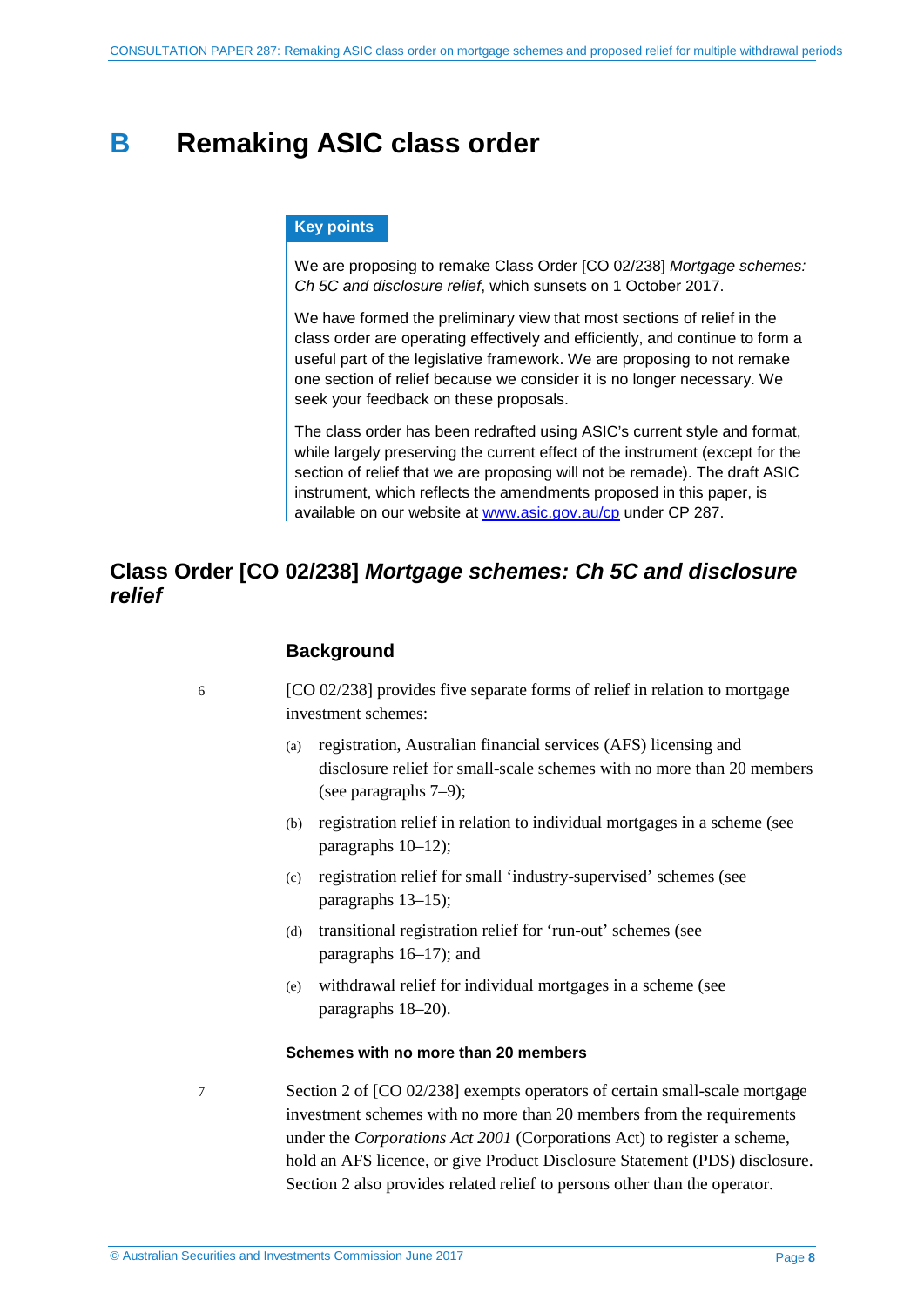- 8 The requirement under s601ED of the Corporations Act to register a scheme would generally not apply if the operator of a scheme with no more than 20 members was not in the business of promoting managed investment schemes. However, if the view is taken that there is a separate scheme for each mortgage entered into under a scheme promoted by an operator, and there are several mortgages made from time to time, the operator's activities might be regarded as carrying on a business of promoting managed investment schemes for the purposes of s601ED(1)(b). We have granted relief to ensure that in this situation the mortgage investment scheme does not need to be registered.
- <span id="page-8-0"></span>9 The AFS licensing and PDS relief reflect the position under s765A(1)(s) of the Corporations Act that an interest in a scheme with no more than 20 members, and which is not promoted by a person in the business of promoting managed investment schemes, is not a financial product (unless subject to a determination under s601ED(3) of the Corporations Act).

#### **Registering a mortgage business as a scheme**

- <span id="page-8-1"></span>10 Section 3 of [CO 02/238] exempts the operator of a mortgage investment scheme from the registration requirement under s601ED to the extent that s601ED may require that a separate scheme be registered for each mortgage operated under that scheme.
- 11 We consider that for an operator of a mortgage investment scheme there may be uncertainty as to whether such a scheme would be characterised as:
	- (a) a single managed investment scheme; or
	- (b) a single managed investment scheme and a number of individual managed investment schemes (see *ASIC v Knightsbridge Managed Funds Ltd* [2001] WASC 339 and *Re Idylic Solutions Pty Ltd & ASIC v Hobbs* [2012] NSWSC 1276).
- <span id="page-8-2"></span>12 Our relief in section 3 of [CO 02/238] eliminates the legal uncertainty by making it clear that when an operator registers a mortgage investment scheme, the operator does not need to separately register a scheme for each mortgage operated under that scheme.

Note: Section 6 of [CO 02/238] modifies the Corporations Act for mortgage investment schemes to which section 3 of [CO 02/238] applies: see paragraph[s 18](#page-9-3)[–20.](#page-10-0)

#### **Small industry-supervised schemes**

- <span id="page-8-3"></span>13 Section 4 of [CO 02/238] exempts operators of certain small mortgage investment schemes from the requirement to register the scheme under s601ED if it:
	- (a) is operated under the supervision of an industry supervisory body (ISB);
	- (b) complies with any applicable rules and directions of the ISB; and
	- (c) meets certain conditions.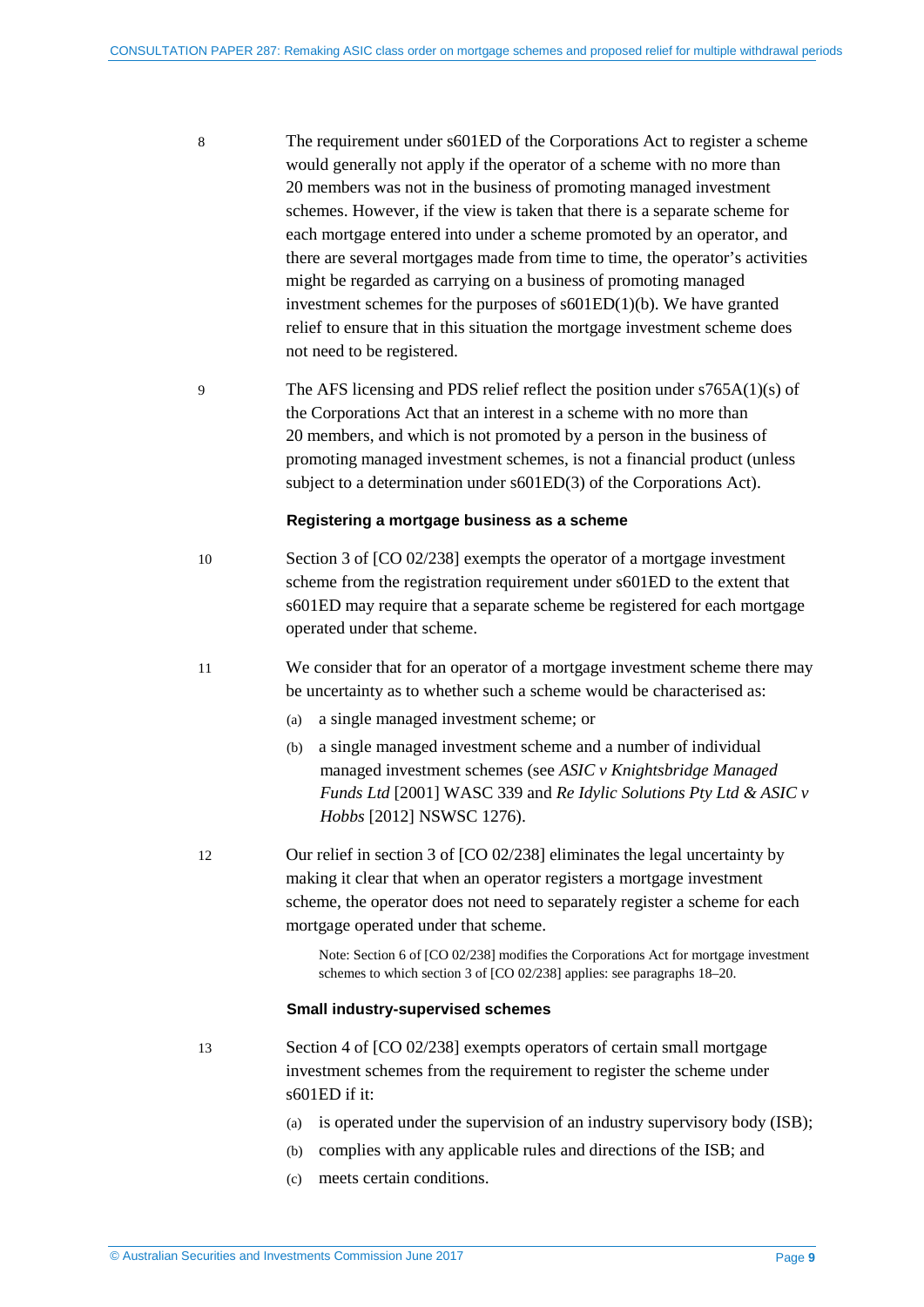| 14 | The current ISBs listed in section 4 of $[CO 02/238]$ are the Law Institute of |
|----|--------------------------------------------------------------------------------|
|    | Victoria and the Law Society of New South Wales.                               |

- <span id="page-9-0"></span>15 The key features of a mortgage investment scheme to which this relief may apply are:
	- (a) the principal of loans outstanding (when aggregated with related unregistered schemes) does not exceed \$7.5 million;
	- (b) interests in the scheme are not issued unless the operator reasonably believes the person has received a copy of the PDS that has been lodged with the relevant ISB; and
	- (c) the scheme is operated in accordance with the 'ISB conditions', which are a set of conditions set out in [CO 02/238] that include conditions relating to loan valuation, restrictions on the jurisdictions in which interests may be issued, a prohibition on public advertising, providing for investor choice of mortgages, and the holding of cash in designated trust accounts.

#### **Run-out schemes (transitional relief)**

- <span id="page-9-1"></span>16 Section 5 of [CO 02/238] exempts the operator of a 'run-out' mortgage investment scheme from the need to register the scheme under s601ED. Conditions of this relief include that the scheme:
	- (a) is operated under the supervision of, and in compliance with any applicable rules and directions of, an ISB;
	- (b) complies with the ISB conditions; and
	- (c) complies with the requirement that no new loans are made under the scheme or any related scheme.
- <span id="page-9-2"></span>17 This relief is transitional in nature and was provided to enable the orderly winding down of mortgage investment schemes where the operator decided not to comply with the requirements introduced by the *Managed Investments Act 1998* or to rely on other relief (e.g. to become a small industrysupervised scheme under section 4 of [CO 02/238]).

#### **Modification in relation to registering mortgage businesses**

- <span id="page-9-3"></span>18 Section 6 of [CO 02/238] modifies the withdrawal provisions in s601GA(4) and Pt 5C.6 of the Corporations Act for mortgage investment schemes to which section 3 of [CO 02/238] applies to allow the application of the requirements on a mortgage-by-mortgage basis, rather than for the scheme as a whole. In particular, the relief provides that:
	- (a) each reference in those provisions to a scheme which is liquid (or not liquid) is taken to be a reference to a mortgage administered under the scheme which is liquid (or not liquid); and
	- (b) each reference to members of the scheme is taken to be a reference to members who have interests relating to the mortgage.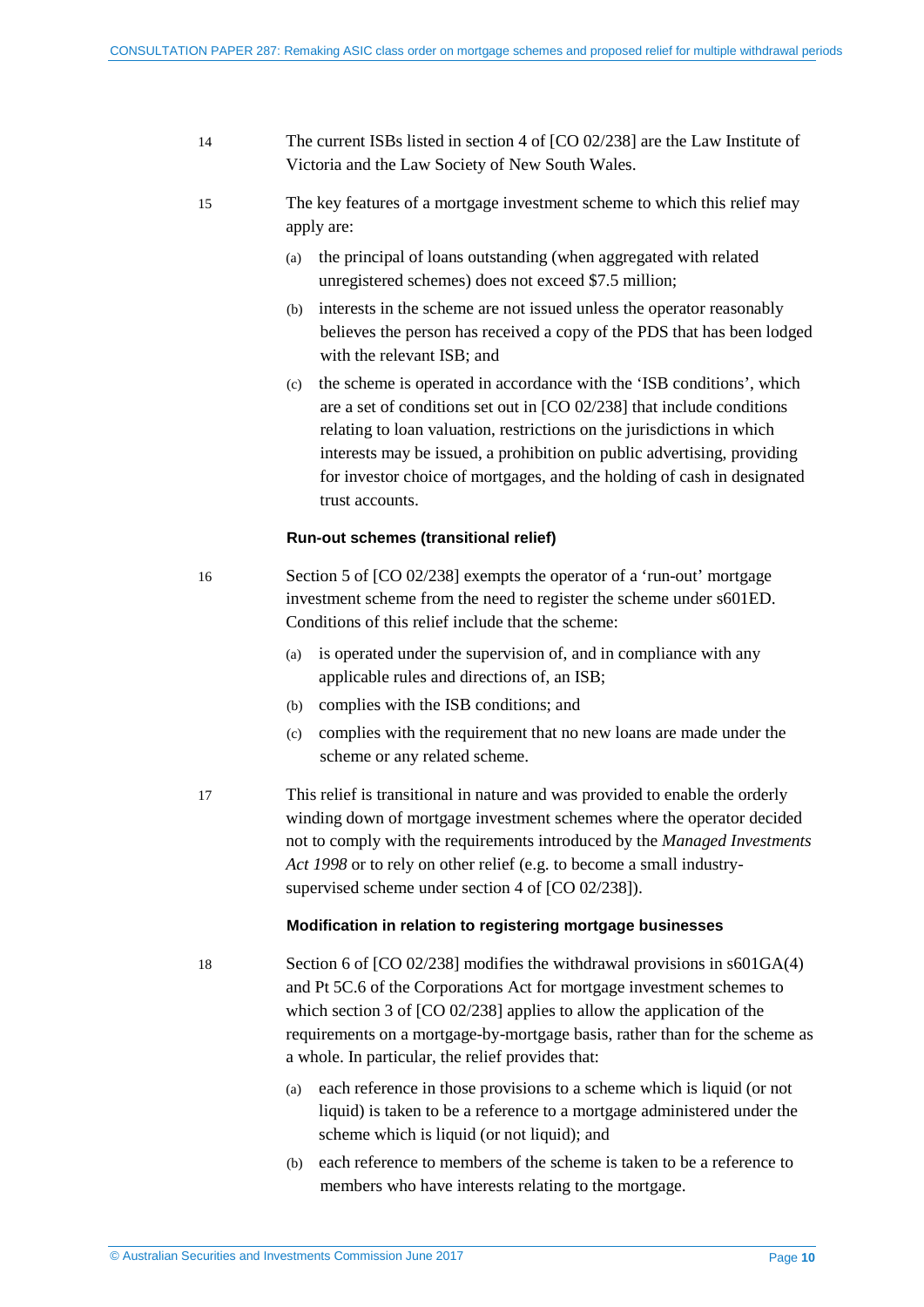- 19 We provide relief in recognition that where a mortgage investment scheme relates to different mortgages in which particular members have an interest, provisions covering withdrawal from a scheme that is not liquid may not apply appropriately.
- <span id="page-10-0"></span>20 The relief allows:
	- (a) a different withdrawal period to be specified in the constitution for different mortgage arrangements; and
	- (b) differences in the likely ability to realise a mortgage for its market value to be recognised.

#### **Proposal**

**B1** To preserve its effect beyond the sunset date of 1 October 2017, we propose to continue the relief currently given by [CO 02/238] (with the exception of the transitional relief in section 5) in a new legislative instrument that reflects current drafting practice: see draft ASIC Corporations (Mortgage Investment Schemes) Instrument 2017/XX attached to this consultation paper. You can access the current instrument at [www.legislation.gov.au](http://www.legislation.gov.au/) by clicking on the following direct link: [CO [02/238\].](https://www.legislation.gov.au/Details/F2007B01018)

The changes proposed are to:

- (a) temporarily extend, until one year from the date when the new instrument commences, the relief currently given under section 4 of [CO 02/238] for small industry-supervised mortgage investment schemes to allow for a review of this relief in light of the potential impact of s258 of the Legal Profession Uniform Law, which will come into effect on 1 July 2018;
- (b) discontinue the transitional relief for 'run-out' mortgage investment schemes, which is currently given under section 5 of [CO 02/238];
- (c) update the name of the legislative instrument;
- (d) reflect current drafting practice and update the format of the current document;
- (e) refine the drafting to give greater clarity and accuracy, including by replacing the term 'mortgage business' with 'mortgage investment scheme' and updating the definition to more accurately reflect the types of schemes covered by the relief;
- (f) update legislative references and definitions; and
- (g) correct any minor drafting errors.

#### *Your feedback*

- B1Q1 Do you agree with the proposal to continue the relief in [CO 02/238] on the proposed terms? If not, please provide reasons.
- B1Q2 Do you agree with the proposal to update the definition of 'mortgage business'?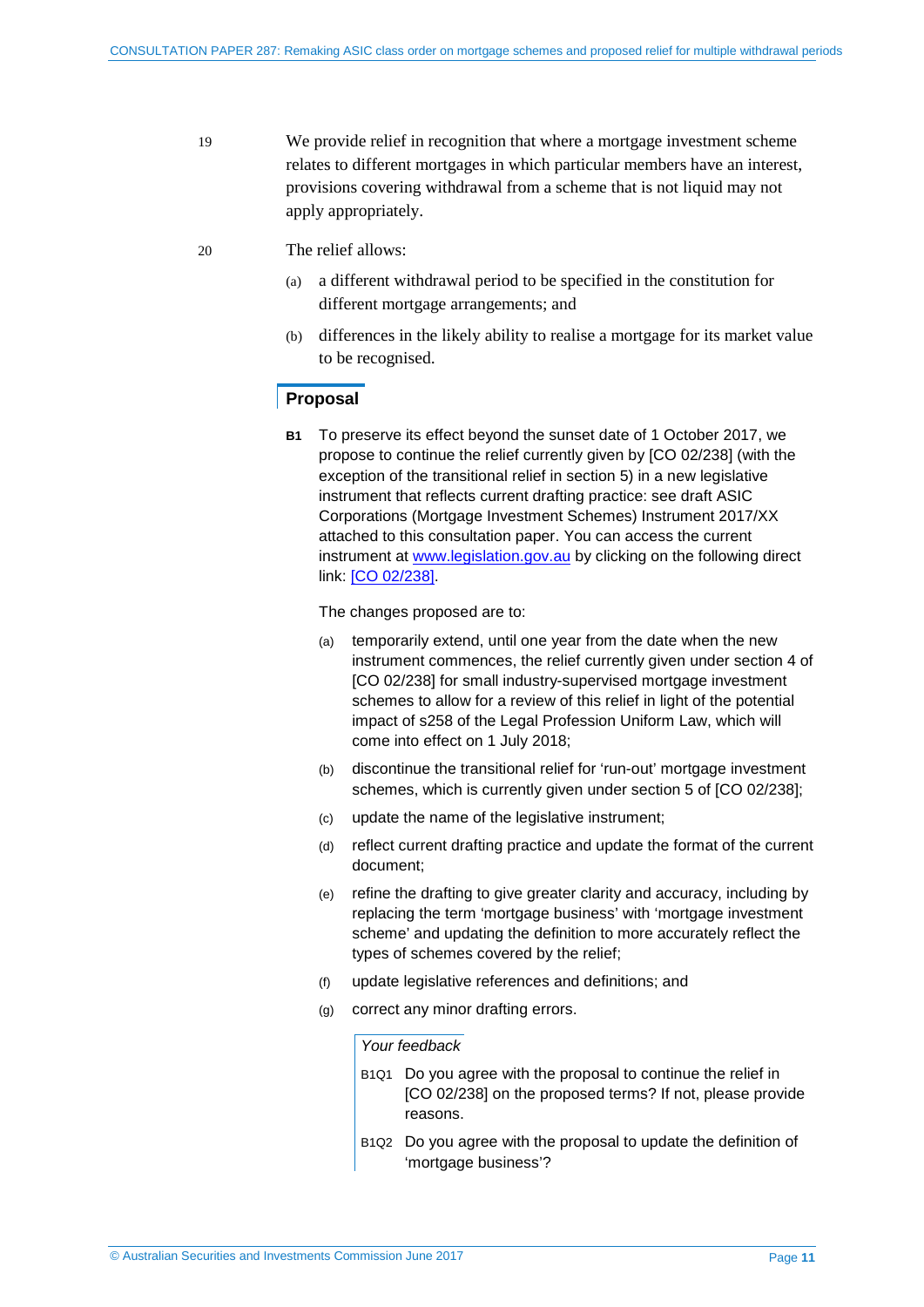B1Q3 Should the scheme registration relief for individual mortgages in a mortgage investment scheme (currently in section 3 of [CO 02/238]) be subject to restrictions or conditions. For example, for new mortgages, should holders of a particular mortgage be permitted to decide by extraordinary resolution to terminate the operator's role and transfer the mortgage to another responsible entity?

### **Rationale**

21 We have reached the preliminary view that [CO 02/238] is operating effectively and efficiently, and continues to form a useful part of the legislative framework. Section 5 of [CO 02/238] contains transitional relief for 'run-out' schemes that we consider is no longer necessary. We are not aware of significant issues with the current operation of this class order.

#### **Definition of 'mortgage business'**

- 22 We propose to update the definition of 'mortgage business' in [CO 02/238] to reflect contemporary terminology, and the way we currently define mortgage schemes: see, for example, [Regulatory Guide 45](http://asic.gov.au/regulatory-resources/find-a-document/regulatory-guides/) *Mortgage schemes: Improving disclosure for retail clients* (RG 45).
- 23 The proposed definition will mean that relief will apply to schemes that have, or are likely to have, at least 50% of non-cash assets invested in mortgage loans, and 100% of assets invested in mortgage loans or in an account with an Australian ADI. In our view, this definition more accurately captures the types of schemes to which this relief is intended to apply.

#### **Schemes with no more than 20 members**

24 We have reached the preliminary view that section 2 of [CO 02/238] is operating effectively and efficiently, and are proposing that this relief be continued on substantially the same terms.

#### **Registering a mortgage business as a scheme**

- 25 We have reached the preliminary view that section 3 of [CO 02/238] is operating effectively and efficiently, and are proposing to continue this relief on substantially the same terms.
- 26 We consider there may remain legal uncertainty as to the characterisation of certain mortgage investment schemes, and so relief should be continued to make it clear that an operator will not have to register a separate scheme for each mortgage arrangement in the scheme. We consider this relief necessary to ensure an outcome that is pragmatic and consistent with the intended purpose of the legislation.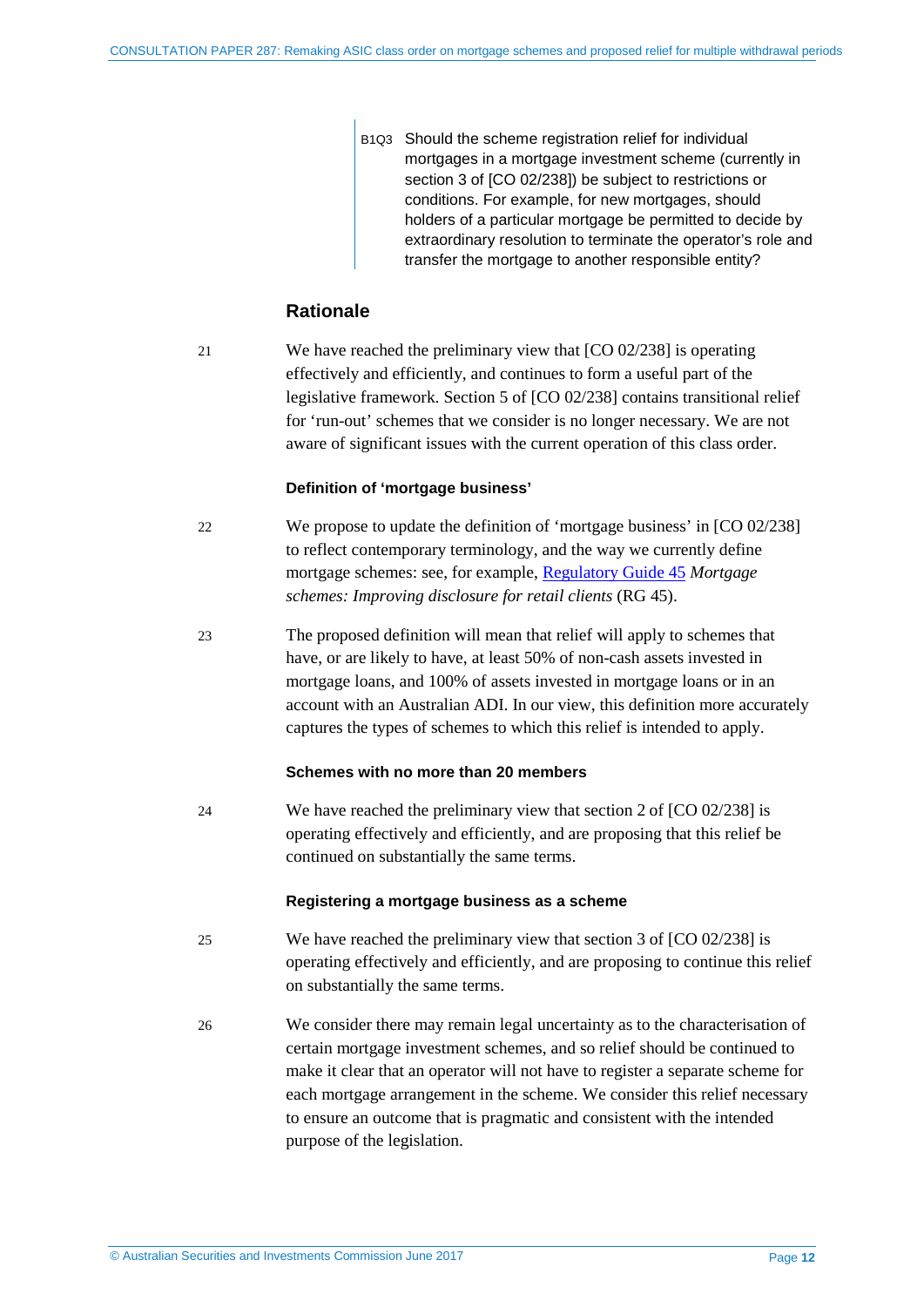- 27 Giving relief so an operator does not have to register a scheme relating to each mortgage separately means members of the scheme will not have the right that they would have had to replace the responsible entity by extraordinary resolution. In a broader scheme that will be registered, an extraordinary resolution would require support from members with interests in other mortgages who may not vote if concerns about mismanagement or lack of service are restricted to other mortgages.
- 28 We are seeking feedback on whether restrictions or conditions should be included for this registration relief, such as whether, for new mortgages, members with an interest in a particular mortgage should be permitted by an extraordinary resolution of those members to decide to terminate the operator's role and transfer the mortgage to another responsible entity.

#### **Small industry-supervised schemes**

- 29 The relief in section 4 of [CO 02/238] relates to the operation of certain small mortgage investment schemes under the supervision of the Law Institute of Victoria and the Law Society of New South Wales.
- 30 We understand that there are currently a small number of mortgage investment schemes being operated under the supervision of the Law Institute of Victoria in accordance with this relief.
- 31 From 1 July 2018, section 258 of the Legal Profession Uniform Law would prohibit the promotion or operation of a managed investment scheme in New South Wales or Victoria by a law practice or a related entity. We understand that the relief in section 4 of [CO 02/238] will not be necessary or useful where this prohibition is in effect.
- 32 Following a preliminary review, we consider that the relief in section 4 of [CO 02/238] should be extended for a period of one year from the date the new instrument commences to allow for a future review of the effectiveness and efficiency of the relief in light of the outcome of s258 on the relevant supervisory arrangements, and other relevant circumstances at the time. A temporary extension of the relief will minimise disruption to the small number of schemes currently relying on the relief.

#### **Run-out schemes (transitional relief)**

33 We have reached the preliminary view that the relief in section 5 of [CO 02/238] is no longer necessary. This is because the relief was transitional in nature and was intended to facilitate the winding down of certain mortgage investment schemes 15 years ago.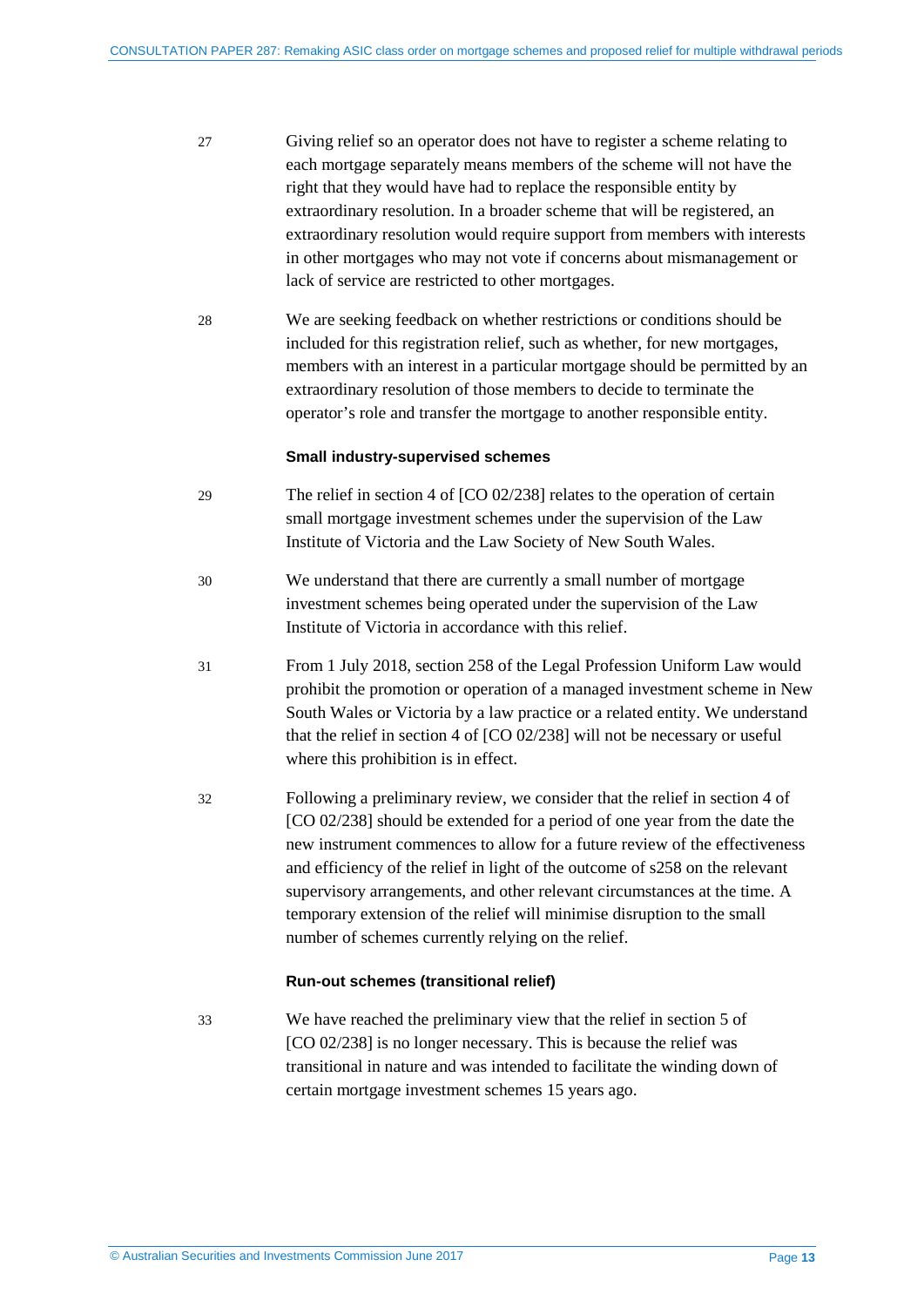#### **Modification in relation to registering mortgage businesses**

- 34 We have reached the preliminary view that section 6 of [CO 02/238] is operating effectively and efficiently, and continues to form a useful part of the legislative framework.
- 35 In our view, disaggregation for liquidity purposes remains a useful part of the regulatory settings for mortgage investment schemes to which section 3 of [CO 02/238] applies. We consider it desirable to have the withdrawal provisions apply on a mortgage-by-mortgage basis, rather than applying to the scheme as a whole.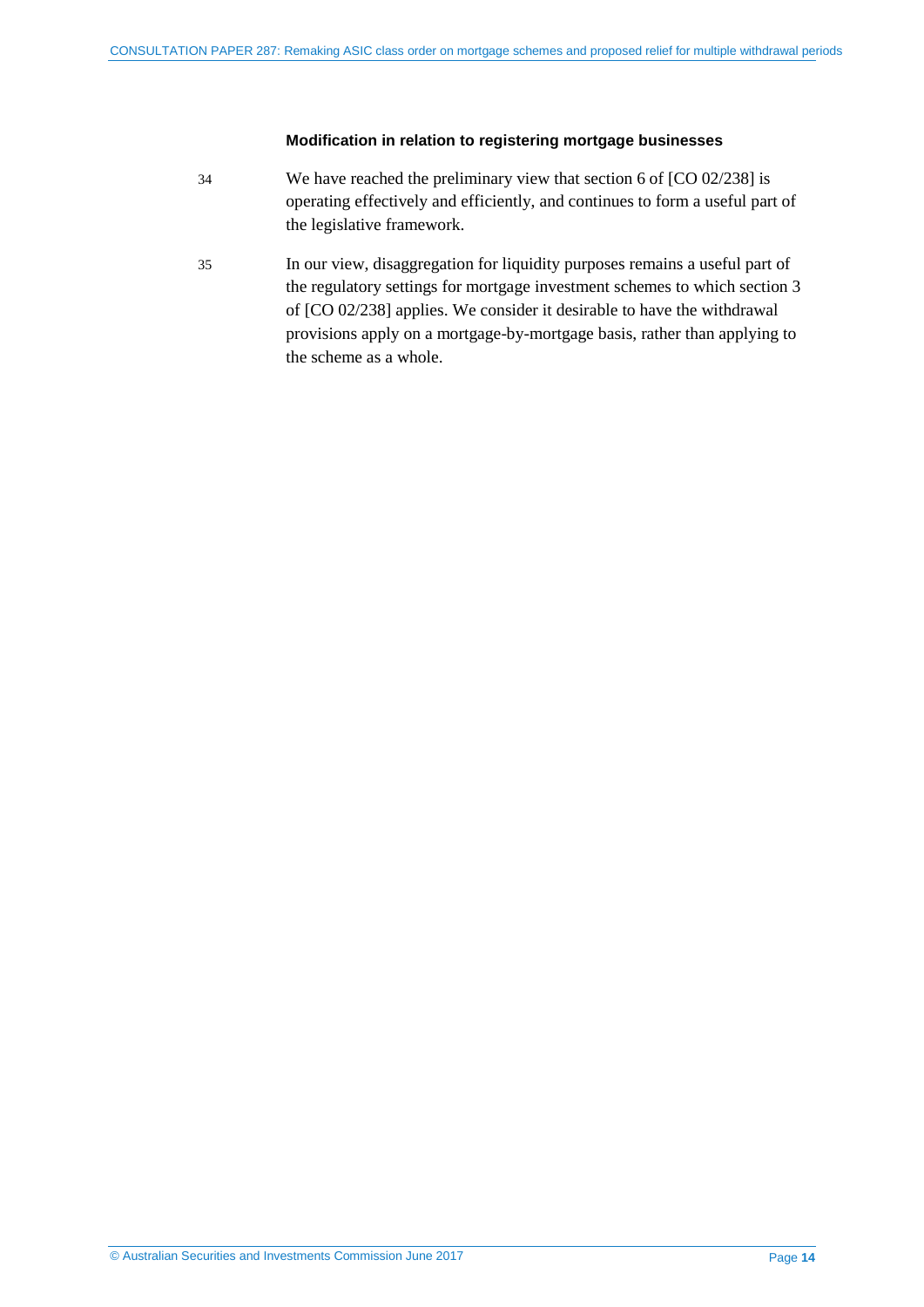## <span id="page-14-0"></span>**C Relief for multiple withdrawal periods**

#### **Key points**

We are seeking feedback on whether we should grant relief to allow the constitution of a registered managed investment scheme (scheme) to provide for multiple withdrawal periods. The relief would modify Pt 5C.6 of the Corporations Act such that the shortest withdrawal period would be the relevant withdrawal period for the purpose of the liquidity test in s601KA.

### <span id="page-14-1"></span>**Multiple withdrawal periods for a scheme**

36 In July 2007, we consulted on whether relief should be granted to allow for multiple withdrawal periods in scheme constitutions: see Section 3 of [Consultation Paper 84](http://asic.gov.au/regulatory-resources/find-a-document/consultation-papers/cp-84-managed-investment-schemes-withdrawal-rights-and-scheme-liquidity/) *Managed investment schemes: Withdrawal rights and scheme liquidity* (CP 84). We sought feedback on whether relief should be granted because some scheme constitutions have provision for different withdrawal periods to operate in relation to different interests at the one time, but it is not clear that this is consistent with the requirements of the Corporations Act that require a test of whether an asset is a liquid asset by reference to a withdrawal period for the scheme.

- 37 To date, we have not taken action to enforce a view that it is not consistent with the Corporations Act for constitutions to provide for multiple withdrawal periods. This no-action position only applies to a scheme if the responsible entity uses the shortest withdrawal period for the purposes of determining whether any property is a liquid asset under s601KA(6) of the Corporations Act.
- 38 We consider that the proposed relief and the rationale for the relief in Section 3 of CP 84 are still relevant.

#### **Proposal**

**C1** To allow scheme constitutions the flexibility to provide for multiple withdrawal periods, we propose to grant relief to modify Pt 5C.6 of the Corporations Act such that the shortest withdrawal period would be the relevant withdrawal period for the purpose of the liquidity test in s601KA. The proposed relief would be conditional on the responsible entity publishing a statement on its website that it is relying on this relief.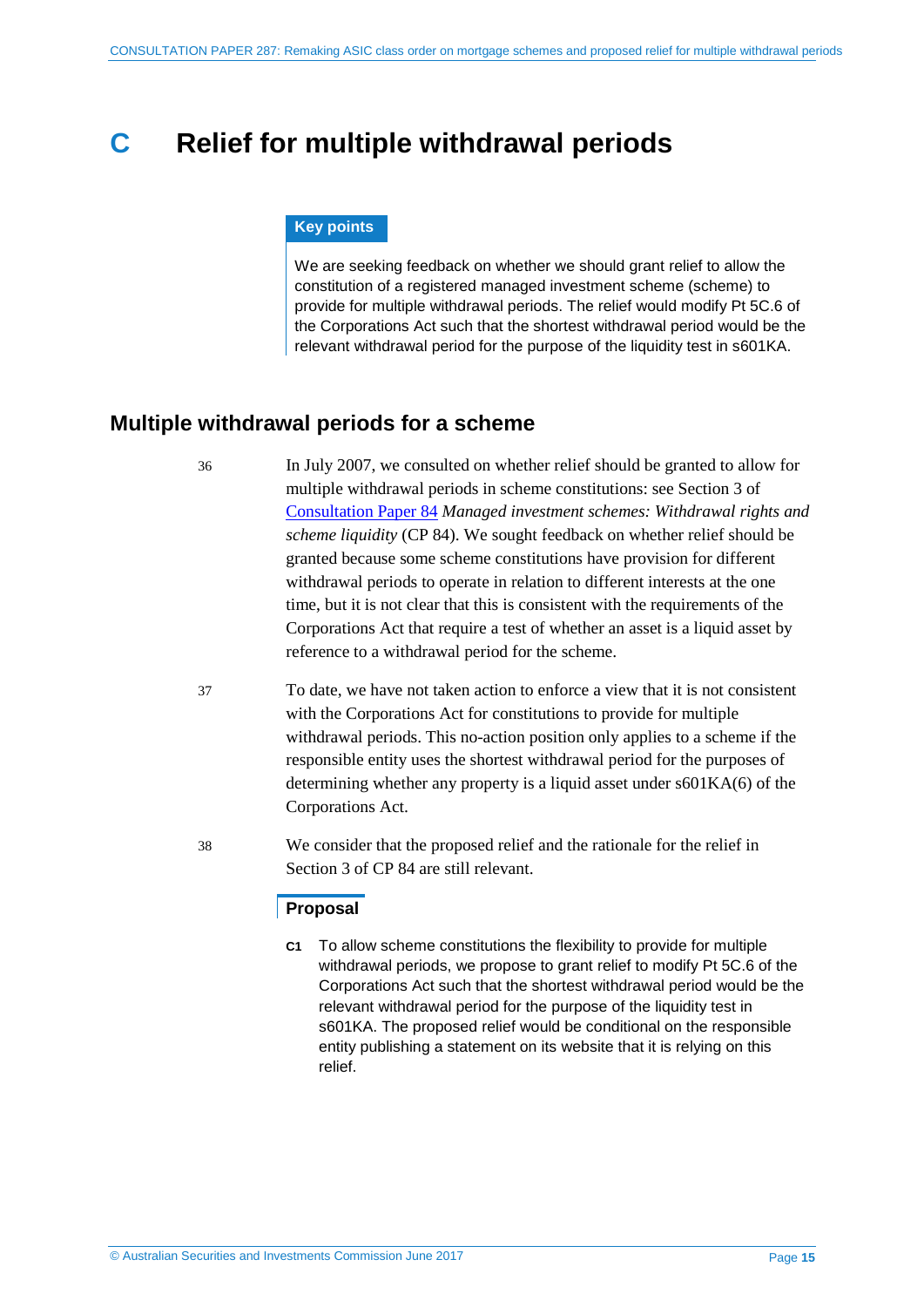#### *Your feedback*

- C1Q1 Should we grant relief to allow scheme constitutions to provide for multiple withdrawal periods? Would allowing multiple withdrawal periods raise any investor protection issues?
- C1Q2 If multiple withdrawal period relief is provided, what conditions should apply?
- C1Q3 Would our proposal be consistent with current market practice? If not, please give details on the amount and nature of any additional costs that would be incurred by responsible entities in operating schemes in accordance with our proposals.

#### **Rationale**

- 39 A scheme is liquid if 80% of the scheme's assets can be realised within the period specified in the constitution for satisfying withdrawal requests while the scheme is liquid: s601KA.
- 40 If a scheme constitution provides for more than one withdrawal period to apply at the same time (e.g. because there are different classes of interests on issue), there is no definitive answer to whether a scheme is liquid and therefore the provisions of Pt 5C.6 cannot sensibly operate. This means that Pt 5C.6 arguably does not permit a constitution to provide for more than one withdrawal period to apply at any one time.
- 41 We are proposing to grant relief to allow scheme constitutions the flexibility to provide for multiple withdrawal periods. The relief will modify Pt 5C.6 of the Corporations Act such that the shortest withdrawal period would be the relevant withdrawal period for the purpose of the liquidity test in s601KA.
- 42 The proposed relief would be conditional on the responsible entity publishing a statement on its website that it is relying on this relief.
- 43 In our view, providing such relief would be consistent with the position that members may generally have different withdrawal rights as long as one group of members is not unreasonably disadvantaged.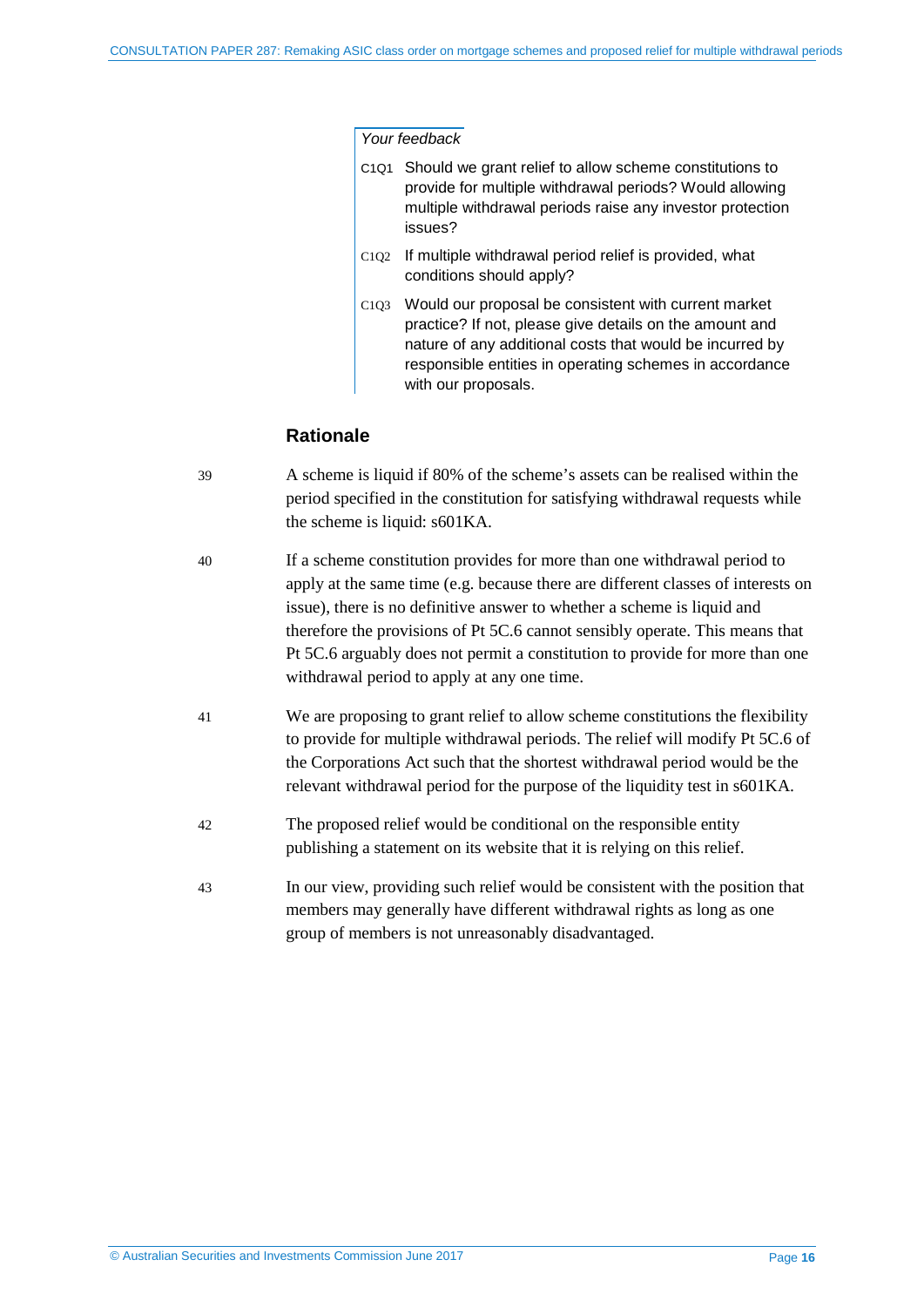## <span id="page-16-0"></span>**D Regulatory and financial impact**

44 In developing the proposals in this paper, we have carefully considered their regulatory and financial impact. On the information currently available to us we think they will strike an appropriate balance between:

- (a) facilitating the operation of certain mortgage investment schemes where strict compliance with the law would be impossible or disproportionately burdensome;
- (b) addressing unintended consequences of provisions in the Corporations Act as they apply to certain mortgage investment schemes, and to schemes with constitutions that provide for multiple withdrawal periods; and
- (c) not compromising intended investor protections.

45 Before settling on a final policy, we will comply with the Australian Government's regulatory impact analysis (RIA) requirements by:

- (a) considering all feasible options, including examining the likely impacts of the range of alternative options which could meet our policy objectives;
- (b) if regulatory options are under consideration, notifying the Office of Best Practice Regulation (OBPR); and
- (c) if our proposed option has more than minor or machinery impact on business or the not-for-profit sector, preparing a Regulation Impact Statement (RIS).
- 46 All RISs are submitted to the OBPR for approval before we make any final decision. Without an approved RIS, ASIC will not give relief or make any other form of regulation, including issuing a regulatory guide that contains regulation.
- 47 To ensure that we are in a position to properly complete any required RIS, please give us as much information as you can about our proposals or any alternative approaches, including:
	- (a) the likely compliance costs;
	- (b) the likely effect on competition; and
	- (c) other impacts, costs and benefits.
- 48 See 'The consultation process', p. [4.](#page-3-0)